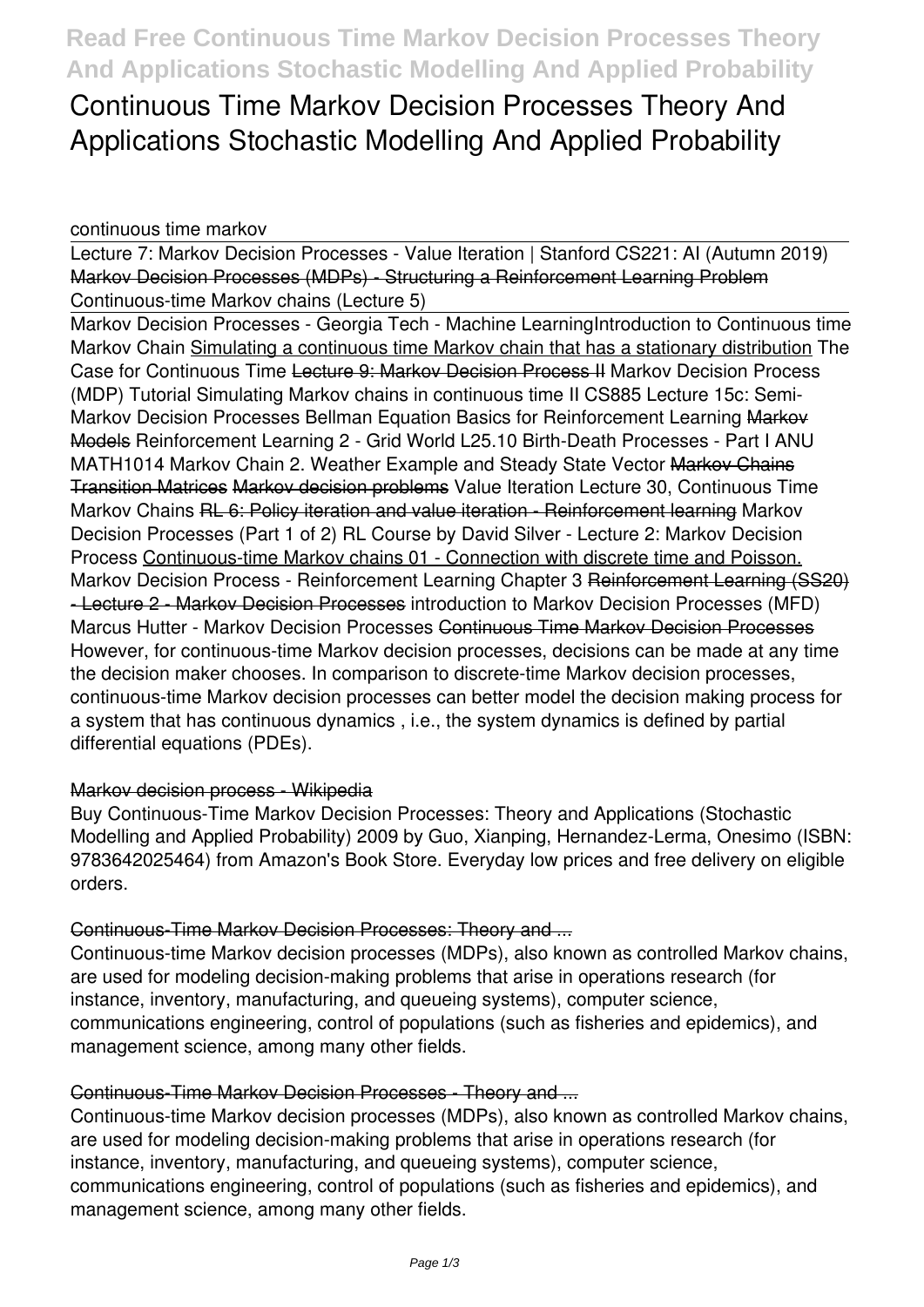# **Read Free Continuous Time Markov Decision Processes Theory And Applications Stochastic Modelling And Applied Probability**

### Continuous-Time Markov Decision Processes | SpringerLink

Markov decision processes provide us with a mathematical framework for decision making.

#### Continuous-time Markov Decision Processes

Continuous time Markov decision processes (CTMDPs) are sequential decision models which have been applied to a variety of decision problems in many contexts such as queueing systems, probabilistic model checking, security protocols, maintenance and epidemic management, to name just a few.

# Optimal decisions for continuous time Markov decision ...

Based on system model, a Continuous-Time Markov Decision Process (CTMDP) problem is formulated. The CTMDP problem is then solved by using Bellman equation and relative value iteration.

# A Continuous-Time Markov decision process-based resource ...

Thus for a continuous time Markov chain, the family of matrices P t(generally an infinite matrix) replaces the single transition matrix Pof a Markov chain. In the case of Markov chains the matrix of transition probabilities after l units of time is given by Pl. The analogous statement for a continuous time Markov chain is P

# 1 Continuous Time Processes - Stanford University

Continuous in States and Actions and Time Steps Setting partial derivatives of Iw.r.t. a t to 0 gives optimal a t a t is now in terms of partial derivatives of V w.r.t. t and s t Substituting a t in  $I$ gives:  $I(t; s t; a t) = 0$  This is a partial di erential equation for V in terms of t and s

#### Discrete versus Continuous Markov Decision Processes

The module first introduces the theory of Markov processes with continuous time parameter running on graphs. An example of a graph is the two-dimensional integer lattice and an example of a Markov process is a random walk on this lattice. Very interesting problems of such processes involve spatial disorder and dependencies (e.g. burning forests).

#### MA3H2 Markov Processes and Percolation Theory

This paper extends to Continuous-Time Jump Markov Decision Processes (CTJMDP) the classic result for Markov Decision Processes stating that, for a given initial state distribution, for every policy there is a (randomized) Markov policy, which can be defined in a natural way, such that at each time instance the

#### Sufficiency of Markov Policies for Continuous Time Jump ...

Markov chains and continuous-time Markov processes are useful in chemistry when physical systems closely approximate the Markov property. For example, imagine a large number n of molecules in solution in state A, each of which can undergo a chemical reaction to state B with a certain average rate. Perhaps the molecule is an enzyme, and the states refer to how it is folded.

#### Markov chain - Wikipedia

Continuous-time Markov decision processes are widely applied in the modelling of practical situations that evolve continuously over time with changes at specific intervals (Xianping and Hernandez ...